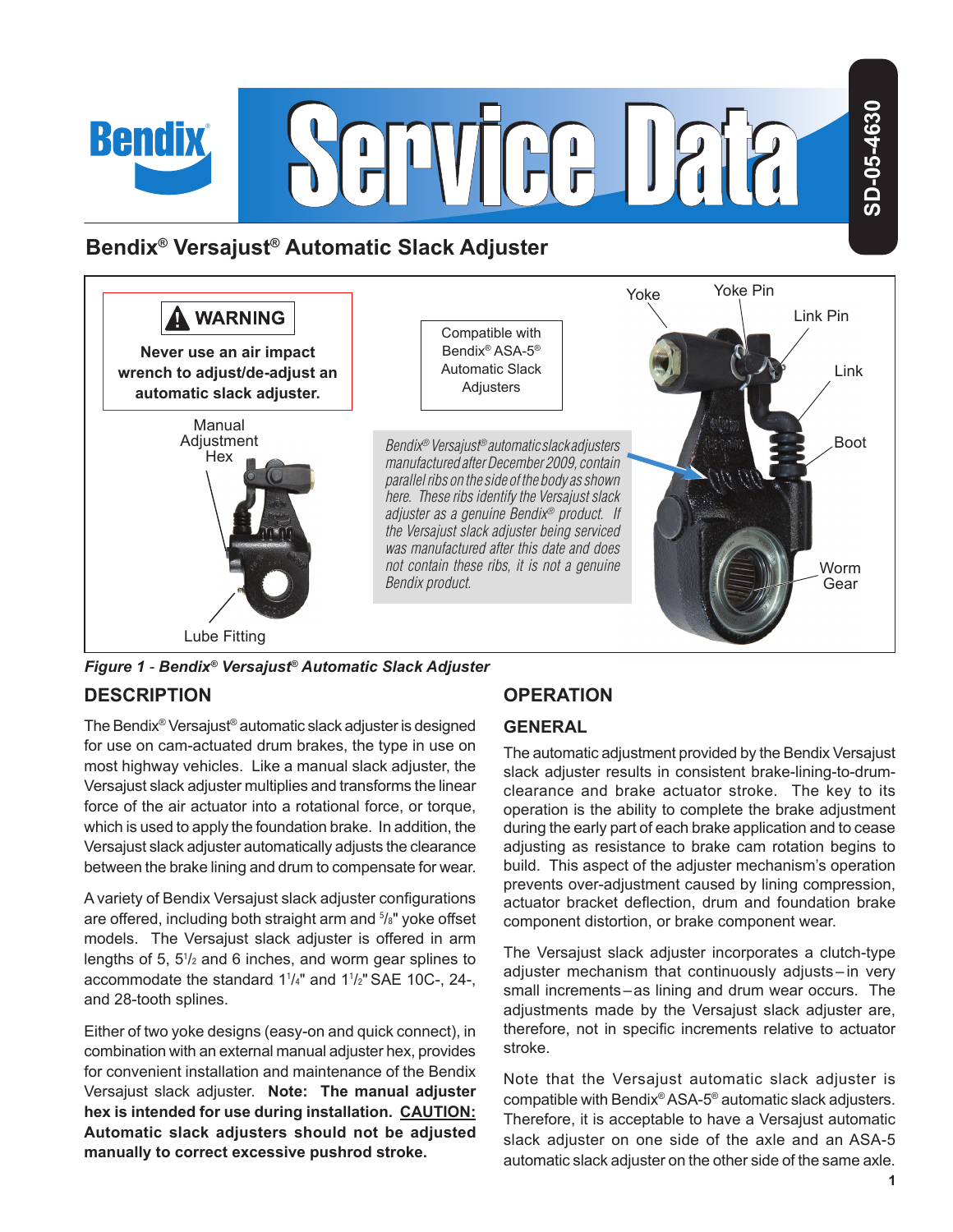#### **GENERAL SAFETY GUIDELINES WARNING! PLEASE READ AND FOLLOW THESE INSTRUCTIONS TO AVOID PERSONAL INJURY OR DEATH:**

**When working on or around a vehicle, the following guidelines should be observed AT ALL TIMES:**

- **▲Park the vehicle on a level surface, apply the parking brakes and always block the wheels. Always wear personal protection equipment.**
- **▲Stop the engine and remove the ignition key when working under or around the vehicle. When working in the engine compartment, the engine should be shut off and the ignition key should be removed. Where circumstances require that the engine be in operation, EXTREME CAUTION should be used to prevent personal injury resulting from contact with moving, rotating, leaking, heated or electrically-charged components.**
- **▲Do not attempt to install, remove, disassemble or assemble a component until you have read, and thoroughly understand, the recommended procedures. Use only the proper tools and observe all precautions pertaining to use of those tools.**
- **▲If the work is being performed on the vehicle's air brake system, or any auxiliary pressurized air systems, make certain to drain the air pressure from all reservoirs before beginning ANY work on the vehicle. If the vehicle is equipped with a Bendix® AD-IS® air dryer system, a Bendix® DRM™ dryer reservoir module, or a Bendix® AD-9si® air dryer, be sure to drain the purge reservoir.**
- **▲ Following the vehicle manufacturer's recommended procedures, deactivate the electrical system in a manner that safely removes all electrical power from the vehicle.**
- **▲Never exceed manufacturer's recommended pressures.**
- **▲Never connect or disconnect a hose or line containing pressure; it may whip and/or cause hazardous airborne dust and dirt particles. Wear eye protection. Slowly open connections with care, and verify that no pressure is present. Never remove a component or plug unless you are certain all system pressure has been depleted.**
- **▲ Use only genuine Bendix® brand replacement parts, components and kits. Replacement hardware, tubing, hose, fi ttings, wiring, etc. must be of equivalent size, type and strength as original equipment and be designed specifically for such applications and systems.**
- **A** Components with stripped threads or damaged parts should **be replaced rather than repaired. Do not attempt repairs requiring machining or welding unless specifically stated and approved by the vehicle and component manufacturer.**
- **▲Prior to returning the vehicle to service, make certain all components and systems are restored to their proper operating condition.**
- **▲ For vehicles with Automatic Traction Control (ATC), the ATC function must be disabled (ATC indicator lamp should be ON) prior to performing any vehicle maintenance where one or more wheels on a drive axle are lifted off the ground and moving.**
- **▲The power MUST be temporarily disconnected from the radar sensor whenever any tests USING A DYNAMOMETER are conducted on a vehicle equipped with a Bendix® Wingman® system.**
- **▲You should consult the vehicle manufacturer's operating and service manuals, and any related literature, in conjunction with the Guidelines above.**

#### **BRAKE APPLICATION**

When the brakes are applied, the linear travel of the brake actuator's pushrod causes the Bendix® Versajust® slack adjuster to rotate the foundation brake camshaft, which in turn begins to force the brake shoes into contact with the drum. When the Versajust slack adjuster rotates, the yoke assembly pivots on the yoke pin, causing the link to be pulled upward.

The "teeth" on the link mesh with the adjuster mechanism pinion. As the link is pulled, it travels first through its free play and then causes the pinion to rotate. Rotation of the pinion is transmitted through the clutch spring to the worm and shaft. Worm and shaft rotation results in worm gear rotation, which in turn adjusts (or repositions) the brake camshaft.

When the foundation brake shoes contact the drum, the camshaft begins to resist rotation and friction between the worm gear and worm builds, preventing further rotation of the worm. Brake adjustment ceases at this point and further rotation of the Versajust slack adjuster will cause the pinion and clutch spring to slip. The "free play" between the link teeth and pinion results in a predetermined liningto-drum clearance.

#### **BRAKE RELEASE**

When the brake application is released, the brake actuator pushrod returns the Versajust slack adjuster to the released position. During release, the Versajust slack adjuster rotates back toward the actuator – causing the brake camshaft to again rotate, but in the opposite direction–and the brake shoes begin to move away from the drum. As the Versajust slack adjuster rotates back to the release position, the yoke again pivots, causing the link to be pushed downward into the slack adjuster body. The "free play" between the link teeth and pinion is taken up during the initial part of the release. Continued movement of the Versajust slack adjuster toward the released position causes the link to rotate the pinion. The anti-reverse spring prevents counterclockwise rotation of the shaft and worm, causing the pinion and clutch spring to slip. The gripping action of the anti-reverse spring–and slippage of the clutch spring during release–is due to the direction of the coil windings of each.

#### **YOKE DESIGNS**

The Versajust slack adjuster may be equipped with either of two yoke designs. Both are designed to permit installation or removal of the slack adjuster, along with its yoke body and its attached adjusting linkage.

The brake actuator pushrod must thread into the adapter a minimum of 1/2 inch and must not extend more than 7/64 inch beyond the other end of the adapter. The yoke adapters (quick-connect & easy-on) have either a 1 or 1<sup>1</sup> /4 inch hex to allow tightening of the brake actuator pushrod jam nut.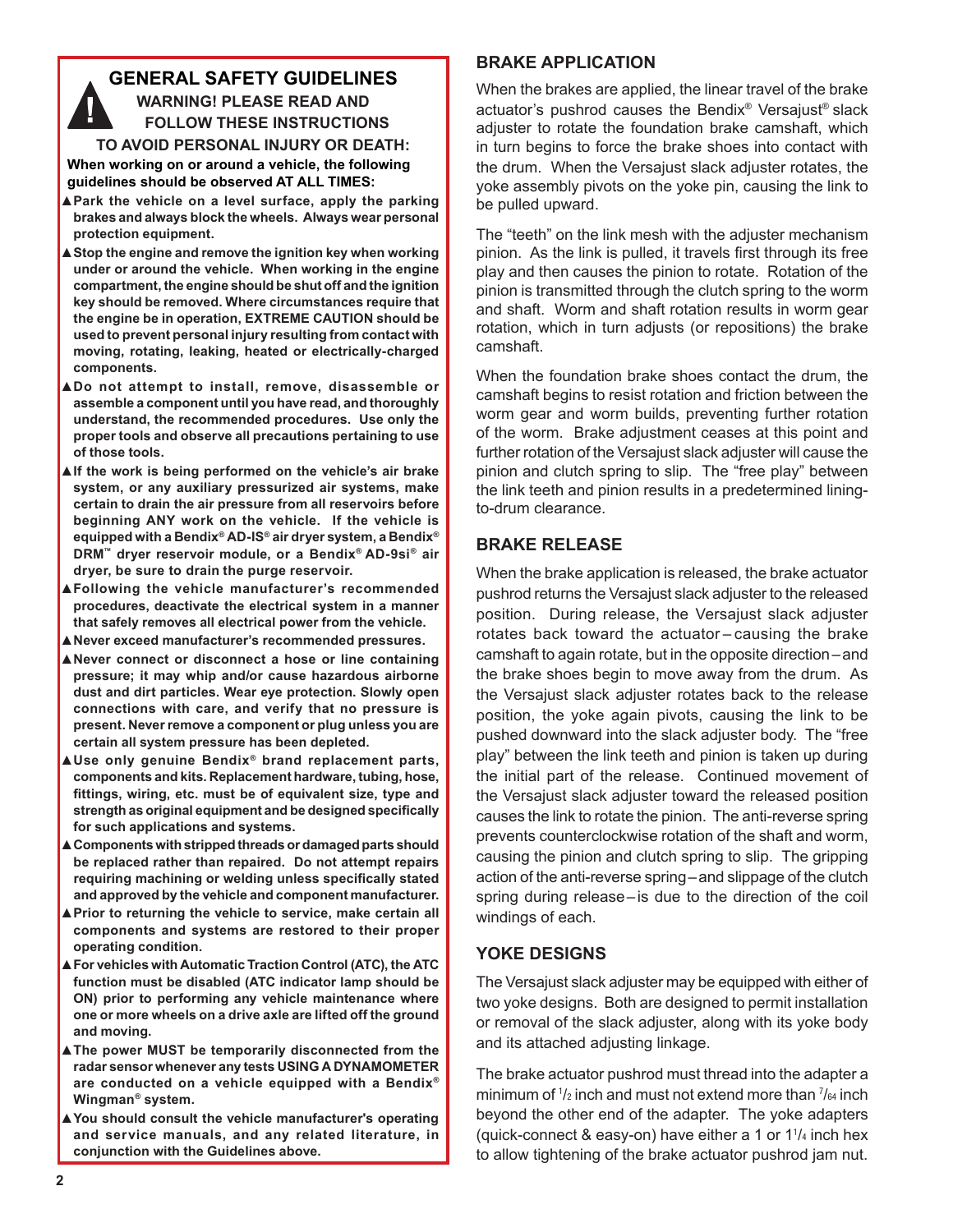## **EASY-ON YOKE (***REFER TO FIGURE 2***)**

The easy-on yoke assembly consists of an adapter which is threaded internally to match the pushrod threads and externally to match female threads in the yoke. A special extended yoke adapter is also available as a separate service item. The extended adapter is  $1/2$  inch longer than the standard, and is primarily intended for use when the existing brake actuator pushrod is too short.



*Figure 2 - Easy-On Yoke Assembly*

## **QUICK-CONNECT YOKE**

The adapter bushing–in this case–is threaded internally to match the pushrod, but is designed to slide into the yoke. A retainer ring is used to secure the adapter bushing in the yoke. *(Refer to Figure 3.)*





#### **INITIAL INSTALLATION PREPARATION**

1. If necessary, carefully remove the manual or automatic slack adjuster currently installed, including the brake chamber yoke assembly.

- 2. Before mounting the Bendix® Versajust® slack adjuster on the camshaft, check the brake chamber pushrod length to determine whether shortening or replacement is required. To accomplish this:
	- A. With the brake chamber in the released position, place a square (or an equivalent object) so that one edge is parallel to the actuator pushrod, while the other edge bisects the brake camshaft. Measure the distance from the pushrod end to the vertical edge of the square and compare it to the values *in Figure 4.*



*Figure 4 - Measuring the Brake Actuator Pushrod*

- B. If the measurement is less than the minimum *shown in Figure 4*, the brake actuator pushrod must be shortened. If the measurement is greater than the maximum values, the brake actuator pushrod may require replacement. The extended adapter – available as a separate service part (5/8"-18 pc. no. 297700N and 1/2"-20 pc. no. 297701N) – may avoid the need to replace the brake actuator pushrod. The extended adapter is available for the easy-on yoke assembly only. Note: Installing any other type of pushrod extender is not recommended. These devices may loosen over time and result in an improperly adjusted brake.
- 3. Inspect the foundation brake, brake chamber, and related components. Make certain the camshaft bushings and seals are not excessively worn. Lubricate the camshaft bushings. Check the brake chamber bracket for cracks and excessive corrosion. The brake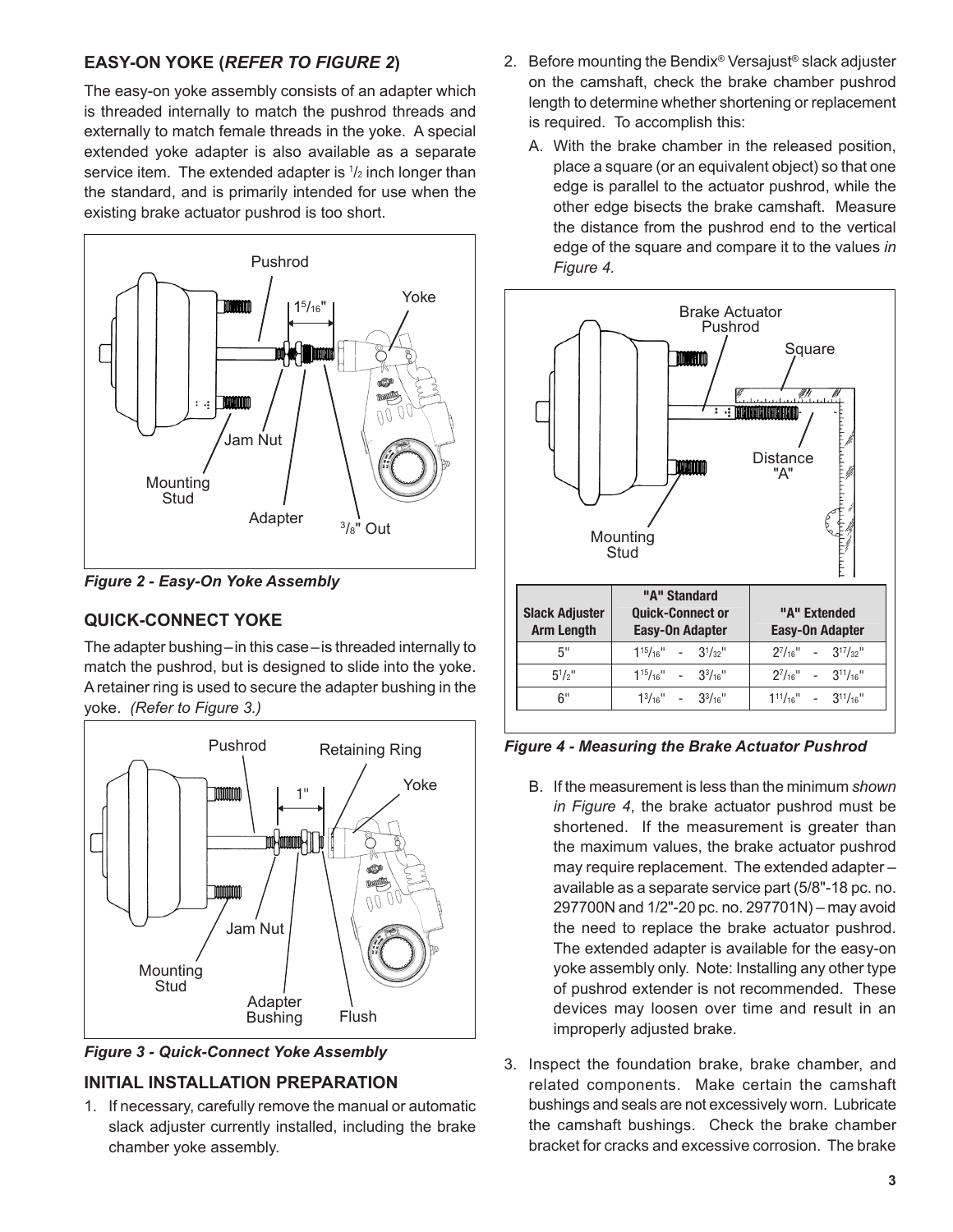actuator pushrod should not be loose or bent, and the return spring should be firm. Replace parts that are suspect.

4. Using a wire brush, clean the foundation brake camshaft to loosen contamination and wipe clean. Depending on environmental conditions, an application of anti-seize compound to both the camshaft and worm gear spline may facilitate later slack removal.

#### **INSTALLATION**

- 1. Select the proper Bendix® Versajust® slack adjuster.
- 2. Install the Versajust slack adjuster on the brake camshaft.
- 3. If the Versajust slack adjuster has the easy-on yoke *(see Figure 2)*, position the brake actuator pushrod jam nut approximately 1<sup>5</sup>/<sub>16</sub> inches from the end of



*Figure 5 - Installation Angle*

the brake actuator pushrod. Thread the easy-on yoke adapter on the brake actuator pushrod until it is approximately <sup>3</sup> /8 inch from the end of the brake actuator pushrod end. Turn the Versajust slack adjuster manual adjustment hex clockwise until the adapter extends into the threaded bore of the yoke approximately <sup>1</sup> /8 inch. Thread the adapter into the yoke and tighten to 10 ft-lbs. The installation below depicts the angle of a properly installed Versajust slack adjuster:

4. If the Versajust slack adjuster has the quick connect yoke *(see Figure 3)*, position the brake actuator pushrod jam nut approximately 1 inch from the end of the brake actuator pushrod. Thread the quick connect adapter bushing on the brake actuator pushrod until it is flush with the end of the brake actuator pushrod. Install the retaining ring on the adapter bushing, making certain it is in the adapter bushing groove. Turn the Versajust slack adjuster manual adjustment hex clockwise until the adapter bushing begins to enter the yoke. Fully compress the retaining ring "legs" and continue turning the Versajust slack adjuster manual adjustment hex until the adapter bushing is completely in the yoke. Allow the retaining ring to expand into the corresponding groove in the yoke. Make certain the retaining ring is seated in both the yoke and the adapter bushing groove by manually pulling the Versajust slack adjuster arm, attempting to separate the adapter bushing and yoke.

- 5. Run the brake actuator pushrod jam nut down against the adapter or adapter bushing. Hold the adapter or adapter bushing hex with a wrench and tighten the jam nut to 300-400 in-lbs for the <sup>1</sup> /2"-20 thread and 400- 600 in-lbs for the  $5\frac{1}{8}$ "-18 thread.
- 6. Manually adjust the brakes.

**Note:** The vehicle brakes should be adjusted using either the vehicle or brake manufacturer's recommendation. If these are not available, the following procedure can be used: Rotate the manual adjustment hex clockwise until the linings are snug against the drum. Turn the adjustment hex counterclockwise <sup>1</sup> /2 turn. Pull the actuator pushrod to confirm that approximately  $1/2$  inch of pushrod free stroke exists. Apply 85 psi and check that the pushrod stroke is below the readjustment limit. If the stroke exceeds the readjustment limit, check the condition of the foundation brake. Refer to the *Brake Maintenance Inspection* on page 6 in this document.

- 7. Manually uncage the spring brakes before returning the vehicle to service.
- 8. With the Versajust slack adjuster installed, check to ensure clearance requirements with the brake fully released and at the actuator's maximum stroke. Also, consider clearances with the vehicle suspension springs depressed to the jounce bumpers, as well as in rebound.

#### **PREVENTIVE MAINTENANCE**

**Important:** Always review the Bendix Warranty Policy before performing any intrusive maintenance procedures. A warranty may be voided if intrusive maintenance is performed during the warranty period.

No two vehicles operate under identical conditions. As a result, maintenance intervals may vary. Experience is a valuable guide in determining the best maintenance interval for air brake system components. (Also observe any more frequent brake adjustment inspections or maintenance intervals specified by the vehicle manufacturer).

At a minimum, the Versajust slack adjuster should be inspected every 3 months or 500 operating hours, whichever comes first, for proper operation. Should the Versajust slack adjuster not meet the elements of the operational tests noted in this document, further investigation and service of the adjuster may be required.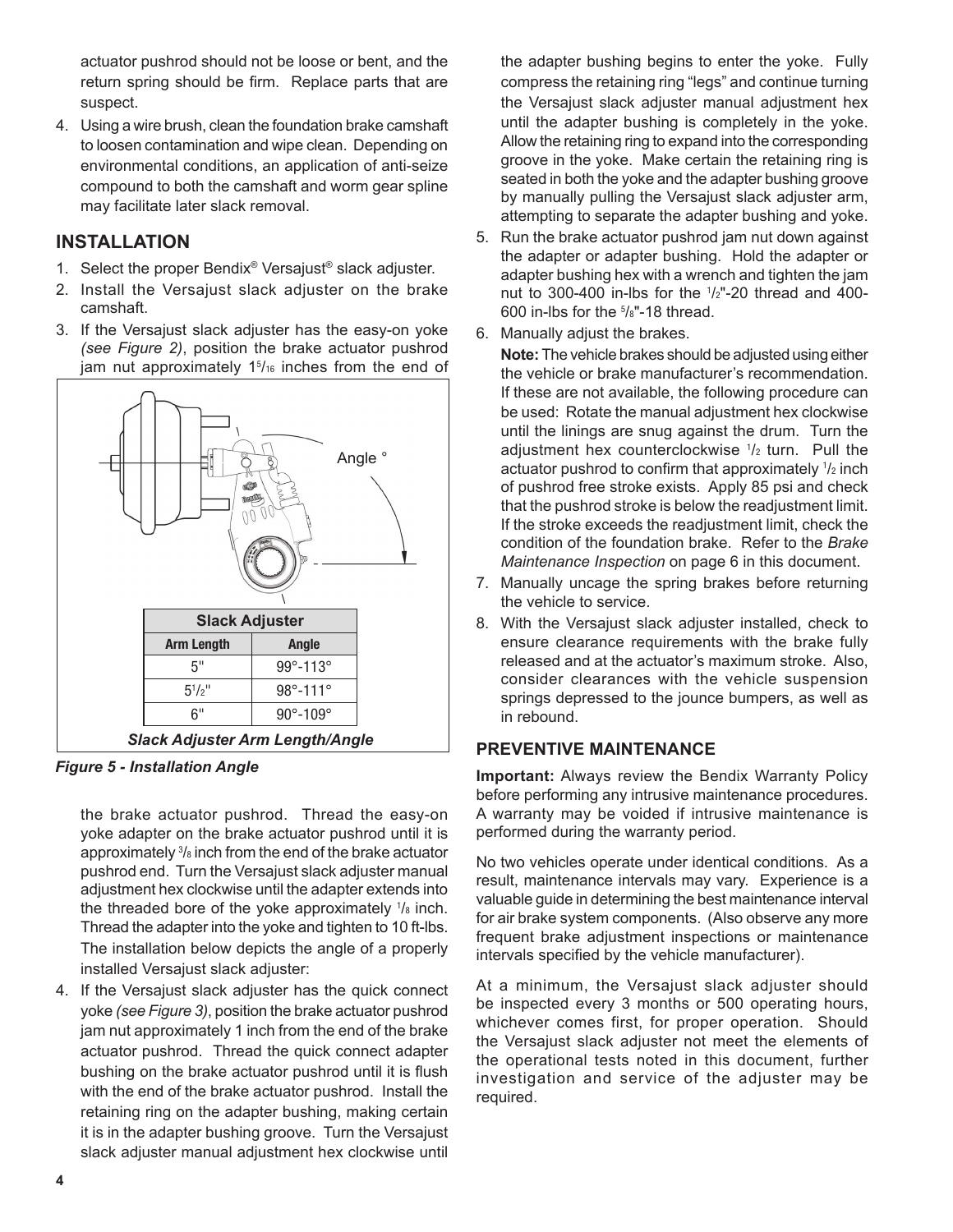Every 50,000 miles, 6 months, or 1,000 operating hours – or at the time of routine vehicle chassis lubrication – whichever occurs first, the following steps should be followed:

- 1. Visually check for physical damage, such as broken air lines and broken or missing parts.
- 2. Lubricate the automatic slack adjuster through the lube fitting with a quality multipurpose chassis lubricant (N.L.G.I. Grade 2).

Lubricate the slack adjuster until clean lubricant flows from the grease relief opening in the boot.

3. Perform the *In Service Inspection* described in this manual.

#### **IN SERVICE INSPECTION**

- 1. Apply and release the vehicle brakes several times while observing the Bendix® Versajust® slack adjuster. The Versajust slack adjuster and brake actuator should move freely, without binding or interference, and should return to the full released position. Observe the looseness that exists between the yoke and adapter bushing and the yoke and link pins and their mating parts (yoke, body, link). Replace these parts if looseness appears excessive. Make certain the brake actuator pushrod jam nut is tight against the yoke adapter.
- 2. Inspect the Versajust slack adjuster for physical damage, paying particular attention to the link, boot, and yoke. Inspect for bent, broken, loose, or misaligned brake actuator pushrods and cracked or damaged brake actuator brackets. Repair or replace any components found to be damaged.

| <b>ACTUATOR STROKE TABLE</b>         |                                                                 |  |  |  |  |
|--------------------------------------|-----------------------------------------------------------------|--|--|--|--|
| <b>STANDARD STROKE</b>               |                                                                 |  |  |  |  |
| <b>Brake</b><br><b>Actuator Size</b> | <b>Recommended</b><br><b>Maximum</b><br><b>Operating Stroke</b> |  |  |  |  |
| 30                                   | 2"                                                              |  |  |  |  |
| 24                                   | $1^{3}/4$ "                                                     |  |  |  |  |
| 20                                   | $1^{3}/4$ <sup>11</sup>                                         |  |  |  |  |
| 16                                   | $1^3/4$ "                                                       |  |  |  |  |
| 12                                   | $1^{3}/8$ "                                                     |  |  |  |  |
| <b>LONG STROKE</b>                   |                                                                 |  |  |  |  |
| <b>Brake</b><br><b>Actuator Size</b> | <b>Recommended</b><br><b>Maximum</b><br><b>Operating Stroke</b> |  |  |  |  |
| 30LS                                 | $2^{1/2}$ "                                                     |  |  |  |  |
| 24L                                  | 2"                                                              |  |  |  |  |
| 24LS                                 | $2^{1}/2$ "                                                     |  |  |  |  |
| 20L                                  | 2"                                                              |  |  |  |  |
| 16L                                  | 2"                                                              |  |  |  |  |

*Table 1 - Actuator Recommended Max Stroke*

3. Measure the brake actuator pushrod stroke while making an 80-90 psi service brake application. Actuator pushrod strokes should not exceed the values *shown in Table 1, on this page*. The correct pressure for this test can be achieved as follows: Build the system pressure up to a 100 psi reading on the vehicle gauge. Shut the engine off. Fan the brakes to attain a 90-95 psi reading. Make and hold a full brake application while the strokes are checked.

## **IF THE SLACK ADJUSTER DOES NOT AUTOMATICALLY ADJUST THE BRAKES**

If the actuator stroke exceeds those shown in the stroke table, inspection of the foundation brake and/or the automatic slack is necessary. Maintenance of the foundation brake may be a factor in the excessive stroke conditions. Inspecting the foundation brake – per the *Brake Maintenance Inspection* (page 6) presented in this manual – should determine how much of the long stroke condition is caused by the condition of the foundation brake.

The Bendix Versajust slack adjuster can be tested using the instructions presented in this manual under *Testing the Bendix Versajust Adjuster Mechanism* (page 6)*.* The automatic slack adjuster is not designed to function as a manual adjuster once it is unable to maintain adjustment automatically. Manual adjustment should be done only as a temporary measure to correct brake adjustment in an emergency situation. The routine manual adjustment of an automatic slack adjuster that is still within adjustment limits may shorten its service life. Automatic slack adjusters should not be manually adjusted in an effort to correct excessive pushrod stroke. This condition indicates that a problem exists with the automatic adjuster; with the installation of the adjuster; or with related foundation brake components, which manual adjustment will not fix. Replacement of the automatic slack adjuster or other foundation brake components may be necessary. Consult with the manufacturer's troubleshooting guidelines to find and fix the problem.

**WARNING: Never use an air impact wrench to adjust/de-adjust an automatic slack adjuster. Manual adjustment of automatic slack adjusters is a dangerous practice that could have serious consequences. This is because it can give the operator a false sense of security about the effectiveness of the brakes, which are likely to go out of adjustment again soon. DO NOT make manual adjustments of an automatic slack adjuster once it can no longer automatically adjust the brakes. Manual adjustment DOES NOT fix the underlying wheel end adjustment problem. As soon as possible, have the vehicle inspected by a qualified technician or consult the manufacturer's troubleshooting guidelines to find and fix the problem.**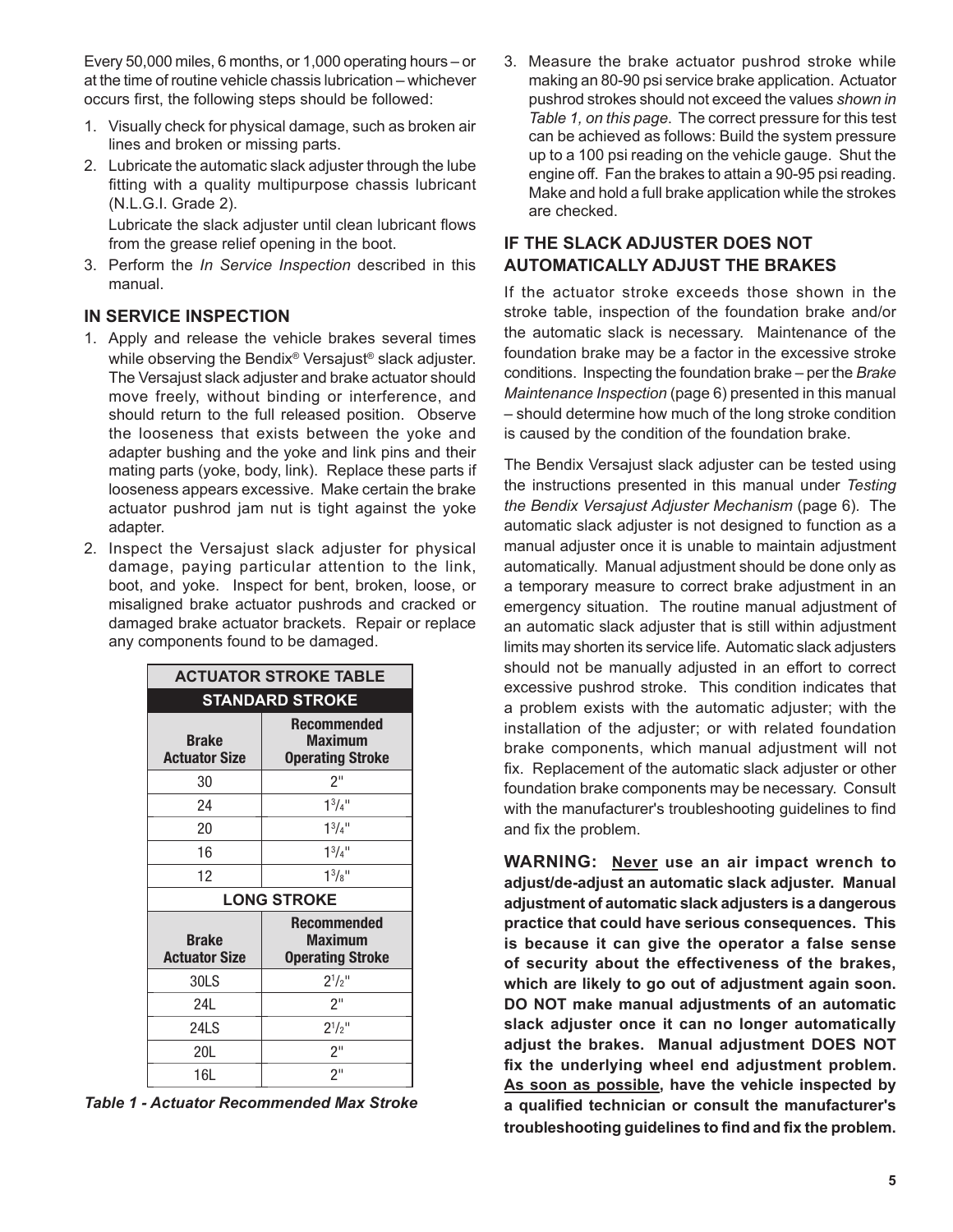## **TESTING THE BENDIX® VERSAJUST® ADJUSTER MECHANISM**

The following test can be made to determine if the Bendix® Versajust® adjuster mechanism is functioning properly.

1. With the brakes released and the vehicle wheels blocked, de-adjust the brakes by rotating the manual adjustment hex counterclockwise approximately <sup>1</sup> /2 to 1 revolution.

**Note:** Considerable torque is required to rotate the manual adjustment hex counterclockwise and should be considered normal. The required torque may be as high as 70 ft-lbs.

2. Using a straight edge, scribe a line across the manual adjustment hex head and slack adjuster body. *(Refer to Figure 6).*



## *Figure 6 - Testing The Adjuster Mechanism*

- 3. Apply, and COMPLETELY RELEASE, the service brakes several times while observing the manual adjustment hex and the scribed line. The Bendix Versajust slack adjuster manual adjustment hex should rotate clockwise during the application and remain stationary during release. No counterclockwise rotation of the hex should be observed. The amount of clockwise rotation (adjustment) will decrease progressively as the brake nears proper adjustment. If the Versajust slack adjuster fails to perform as described, it will be necessary to repair or replace it.
- 4. Manually re-adjust the Versajust slack adjuster being tested before returning the vehicle to service. (*See section Installation, Step 6*).

**Note:** While it is possible to use the automatic adjustment feature of the Versajust slack adjuster to bring the brake back into adjustment, this process will require numerous applications and COMPLETE RELEASES (the number of applications depends on how much the slack was de-adjusted).

#### **BRAKE MAINTENANCE INSPECTION**

**Note:** Make certain the vehicle has been prepared according to the instructions under the heading *GENERAL SAFETY GUIDELINES* (page 2) in this manual.

The following test can be used to inspect the maintenance condition of the foundation brake and to determine how much of the chamber stroke is caused by the condition of the foundation brake.

- 1. Always chock the wheels to keep the vehicle from moving.
- 2. Raise the axle so the wheel can be rotated.
- 3. Adjust the slack adjuster to produce light brake drag with wheel rotation.
- 4. Apply the brake to 80-90 psi and measure the stroke (*See Item 3 of In Service Inspection for pressure tips*).
- 5. If the stroke significantly exceeds the values shown in Table 2 below, the brake may be out of the norm, and brake maintenance may be required.

| <b>AL Factor</b> | 15"x4"<br><b>Front Brake</b> | $16.5"$ x7"<br><b>Tractor, Truck</b><br>or Bus Brake | $16.5"$ x7"<br><b>Trailer</b><br><b>Brake</b> |
|------------------|------------------------------|------------------------------------------------------|-----------------------------------------------|
| 12 X 5.0"        | $\frac{1}{2}$ <sup>11</sup>  | N/A                                                  | N/A                                           |
| 12 X 5.5"        | $1/2$ <sup>11</sup>          | N/A                                                  | N/A                                           |
| 16 X 5.0"        | $5/8$ <sup>11</sup>          | $\frac{1}{2}$ <sup>11</sup>                          | N/A                                           |
| 16 X 5.5"        | $3/4$ <sup>11</sup>          | $\frac{1}{2}$ <sup>11</sup>                          | N/A                                           |
| 16 X 6.0"        | $^{7}/_{8}$ "                | $\frac{5}{8}$ <sup>11</sup>                          | N/A                                           |
| 20 X 5.0"        | $5/8$ <sup>11</sup>          | $\frac{1}{2}$ <sup>11</sup>                          | $3/8$ <sup>11</sup>                           |
| 20 X 5.5"        | $3/4$ <sup>11</sup>          | $5/8$ <sup>11</sup>                                  | $\frac{1}{2}$ <sup>11</sup>                   |
| 20 X 6.0"        | $^{7}/_{8}$ "                | $^{3}/_{4}$ <sup>11</sup>                            | $\frac{5}{8}$ <sup>11</sup>                   |
| 24 X 5.0"        | N/A                          | $\frac{5}{8}$ <sup>11</sup>                          | $\frac{1}{2}$ <sup>11</sup>                   |
| 24 X 5.5"        | N/A                          | $5/8$ <sup>11</sup>                                  | $5/8$ <sup>11</sup>                           |
| 24 X 6.0"        | N/A                          | $^{3}/_{4}$ <sup>11</sup>                            | $\frac{5}{8}$ <sup>11</sup>                   |
| 30 X 5.0"        | N/A                          | $^{3}/_{4}$ <sup>11</sup>                            | $\frac{5}{8}$ <sup>11</sup>                   |
| 30 X 5.5"        | N/A                          | $^{7}/_{8}$ <sup>11</sup>                            | $3/4$ <sup>11</sup>                           |
| 30 X 6.0"        | N/A                          | 1"                                                   | $^{7}/_{8}$ "                                 |

#### *Table 2 - AL Factor*

## **BENDIX VERSAJUST SLACK ADJUSTER REMOVAL**

**Note:** Make certain the vehicle has been prepared according to the instructions under the heading *GENERAL SAFETY GUIDELINES* (page 2) in this manual.

- 1. If the Versajust slack adjuster is equipped with the easy-on yoke assembly *illustrated in Figure 2*:
	- A. Loosen the brake actuator pushrod jam nut and run it back on the brake actuator pushrod approximately  $5\text{/s}$  inch.
	- B. Loosen the easy-on yoke adapter and run it back on the brake actuator pushrod until it is free of the yoke.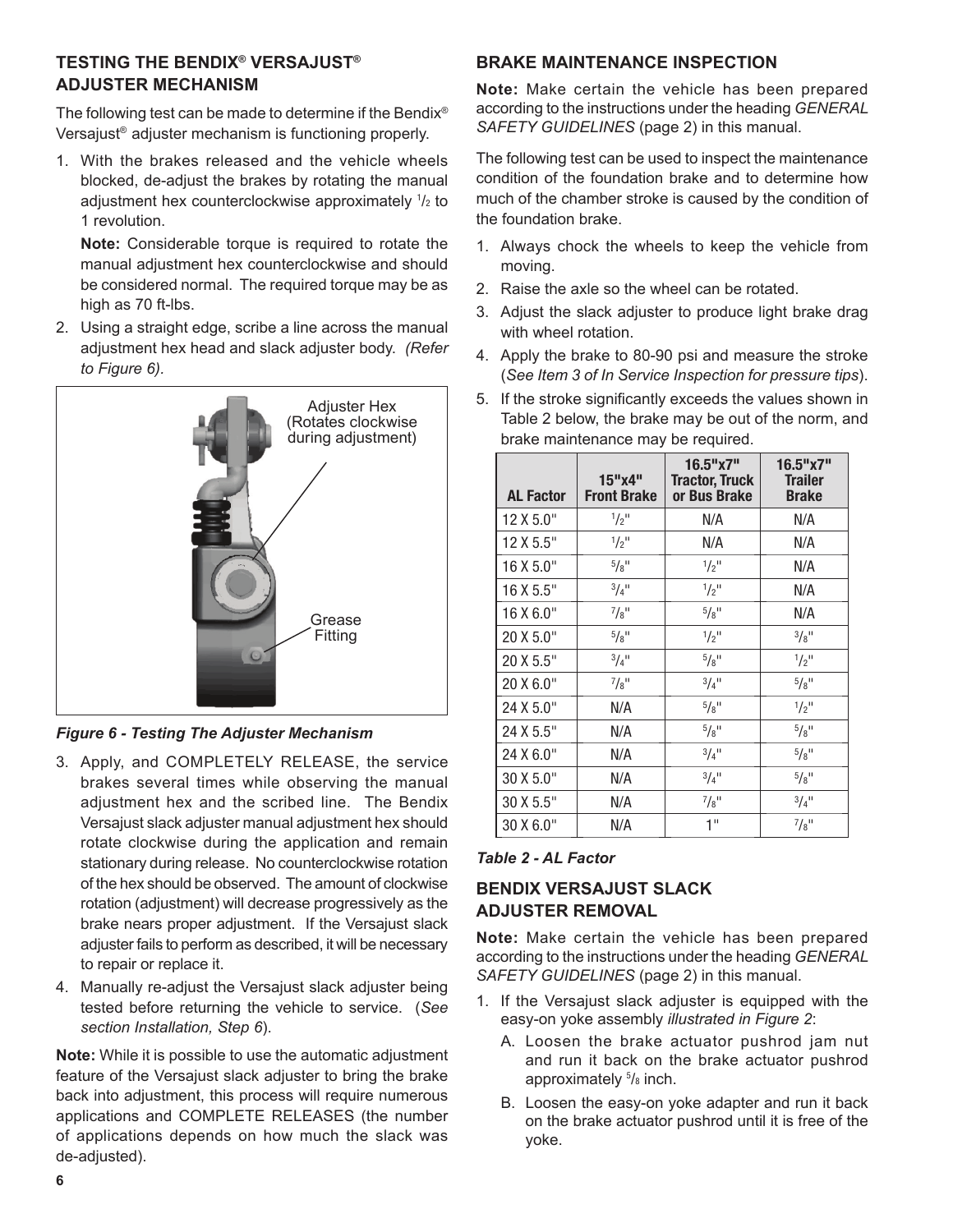C. Rotate the manual adjustment hex counterclockwise until the Bendix® Versajust® slack adjuster is clear of the brake actuator pushrod.

**Note:** Considerably more torque is required to rotate the manual adjustment hex counterclockwise than is necessary to rotate it clockwise. The torque may be as high as 70 ft-lbs.

- 2. If the Bendix Versajust slack adjuster is equipped with the quick-connect yoke assembly *illustrated in Figure 3*:
	- A. Rotate the Versajust slack adjuster's manual adjustment hex counterclockwise until the brake actuator pushrod begins to move just out of the actuator.
	- B. Pinch the legs of the retaining ring together and pull the Versajust slack adjuster away from the brake actuator pushrod until the adapter bushing is free of the yoke. Remove the retaining ring from the adapter bushing.
	- C. Rotate the manual adjustment hex counterclockwise until the Versajust slack adjuster is clear of the brake actuator pushrod.
- 3. Remove the Versajust slack adjuster from the camshaft of the foundation brake by removing the retaining clip and any spacers or washers that may be present.

## **DISASSEMBLY GENERAL**

A reasonable level of cleanliness should be observed when working on the Versajust slack adjuster. Clean the exterior before disassembly.

The following disassembly and assembly procedure is presented for reference purposes and presupposes that a rebuild or repair of the Versajust slack adjuster is being undertaken. Several replacement parts and maintenance kits are available which do not require full disassembly. The instructions provided with these parts and kits should be followed in lieu of the instructions presented here.

- 1. Clamp the Versajust slack adjuster arm in a bench vise. Do not clamp across the portion of the body that contains the adjuster assembly or worm gear. Using a wire brush, thoroughly clean the exterior of the slack adjuster, paying particular attention to the area around the manual adjustment hex and its retaining ring. Wipe all loose contaminants away before proceeding.
- 2. Remove the cotter pins and washers from the yoke pin and link pin.
- 3. Remove the yoke pin and link pin, and separate the yoke from the Versajust slack adjuster.
- 4. If the Versajust slack adjuster has a yoke pin bushing, press it out of the slack adjuster arm.
- 5. No further disassembly of the Versajust slack adjuster is permitted.

#### **CLEANING AND INSPECTION**

- 1. Inspect the worm gear camshaft splines for damage. If damaged, replace the Versajust slack adjuster.
- 2. Clean and inspect the yoke pin and link pin holes in the yoke, the adjuster link, and the slack adjuster body. The holes should be visually round with no perceptible "egg shaping." A new yoke pin and link pin can be used to make this inspection. If this condition is noted, the affected part must be replaced.
- 3. Clean out the retaining ring grooves in the yoke.

#### **REASSEMBLY**

- 1. If the Versajust slack adjuster uses a yoke pin bushing, press it into the slack adjuster arm.
- 2. Depending on environmental conditions, an application of anti-seize compound to both the yoke and link pins may facilitate later removal. Install the yoke and secure it to the Versajust slack adjuster body and link using the yoke pin and link pin. Install washers and cotter pins in the yoke pin and link pin, and secure each. Bend each leg of the cotter pins to a minimum of 25 degrees, creating an included angle of at least 50 degrees between the legs.
- 3. Lubricate the automatic slack adjuster through the lube fitting with a quality multipurpose chassis lubricant (N.L.G.I. Grade 2). Lubricate the slack adjuster until clean lubricant flows from the grease relief opening in the boot.

## **RETROFITTING THE BENDIXVERSAJUST SLACK ADJUSTER PREPARATION**

The Bendix Versajust automatic slack adjuster can replace a manual slack or another brand's automatic slack adjuster provided some considerations are kept in mind:

- 1. Excessive duty cycles, high application pressures and brake force compounding can result in reduced slack adjuster durability.
- 2. Determine that the AL factor of the vehicle to be retrofitted is 195 or less. To determine the AL factor, multiply the slack adjuster arm length (from the center of the cam spline to the center of the yoke pin hole in use) times the brake chamber size. For example: a Type 30 brake chamber connected to a 6 inch arm slack adjuster:  $A = 30$  square inches,  $L = 6$  inches; therefore, 30 x 6 = 180, AL factor.
- 3. Make sure the foundation brake components are in good condition. Excessive drum out-of-roundness will result in excessive lining wear. *See the In Service Inspection* (page 5) section of this manual*.*
- 4. In order to select the proper slack adjuster, choose a Versajust slack adjuster with the same arm length, spline size, pushrod thread size, and offset as the slack adjuster it is replacing.
- 5. When retrofitting the Versajust slack adjuster, make certain to read the instructions packaged with all service replacement Versajust slack adjusters.